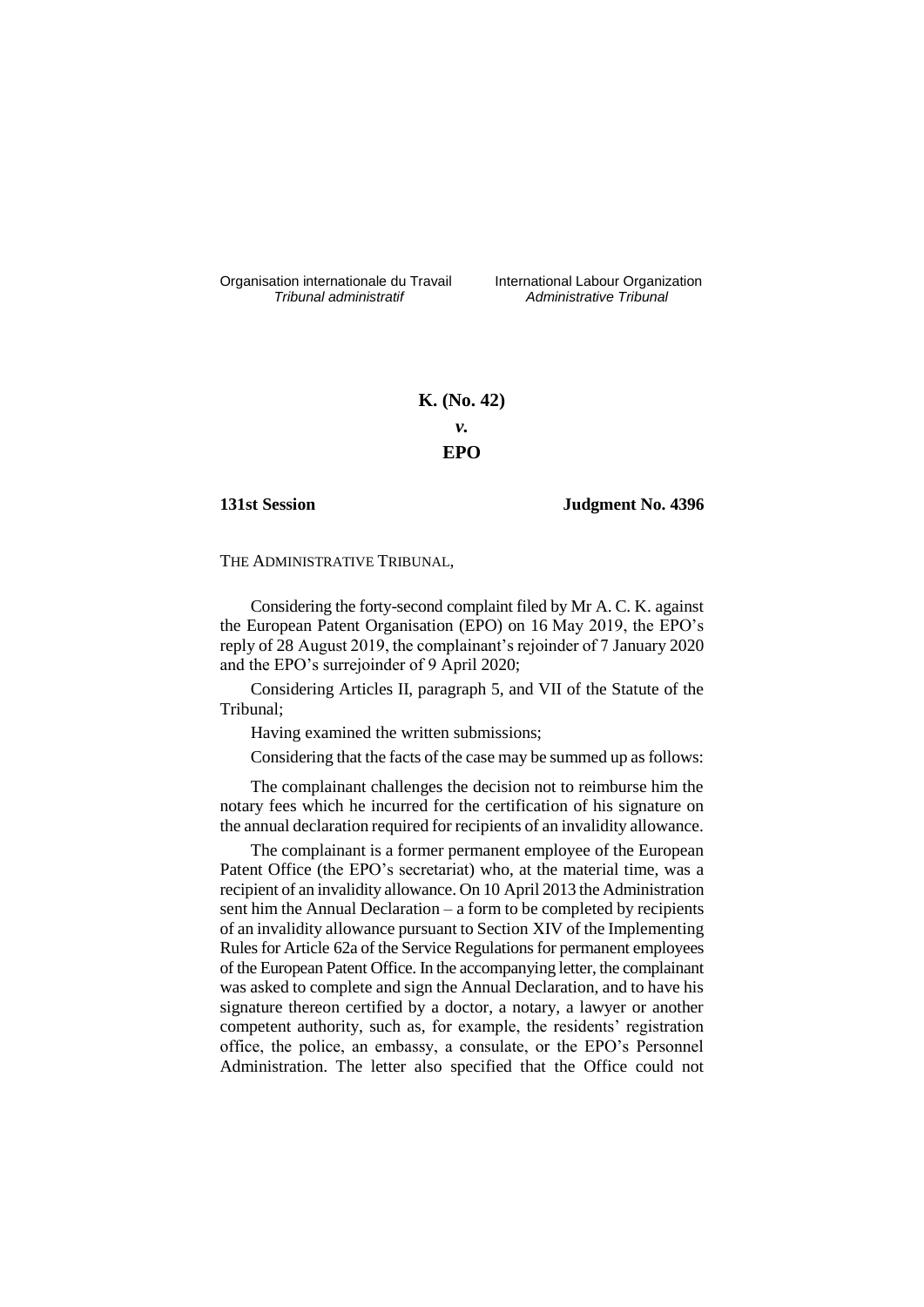reimburse any costs incurred in connection with that certification. On 8 May 2013 the complainant returned the Annual Declaration duly completed and certified by a notary.

The complainant subsequently requested reimbursement of the notary costs incurred for the certification of his signature on the Annual Declaration form in the amount of 11.90 euros and he also requested a declaration by the Office that the requirement of certification of signature on the Annual Declaration was unlawful. Following the rejection of both his requests, the complainant filed requests for review, which were also rejected. On 20 August 2013 he filed an internal appeal requesting reimbursement of the notary costs incurred for the certification of his signature, legal assistance from the Office, moral damages, costs, and interest on all amounts. On 11 June 2014 he filed a second appeal requesting a declaration by the Office that the requirement of certification of signature on the Annual Declaration and the statement that the invalidity allowance would be withheld in the absence of such certification were unlawful. He also requested moral damages and costs. The two appeals were respectively registered under the references RI/96/13 and RI/81/14.

The Appeals Committee joined the two appeals in a single appeal procedure under the reference RI/96/13. It dealt with the appeal in a summary procedure and, in its opinion of 30 June 2016, unanimously recommended that the appeal be rejected as manifestly irreceivable. The Administration endorsed this recommendation and relevantly informed the complainant in a letter dated 1 September 2016. The complainant filed a complaint with the Tribunal against this decision (his thirtysecond). Following the public delivery of Judgments 3694 and 3785, the President of the Office withdrew the 1 September 2016 decision and remitted the case to the Appeals Committee for a new consideration. The complainant was informed of this by a letter of 24 March 2017 and was invited to withdraw his thirty-second complaint, but he refused to do so. The complainant's thirty-second complaint was subsequently dismissed by the Tribunal in Judgment 4256, delivered in public on 10 February 2020.

Meanwhile, on 26 September 2018, the complainant was informed that the remitted internal appeal, registered under the reference R-RI/2017/116, would be dealt with in a summary procedure and he was invited to provide comments. In an email of 24 October 2018, the complainant objected to the President's decision to remit the case to the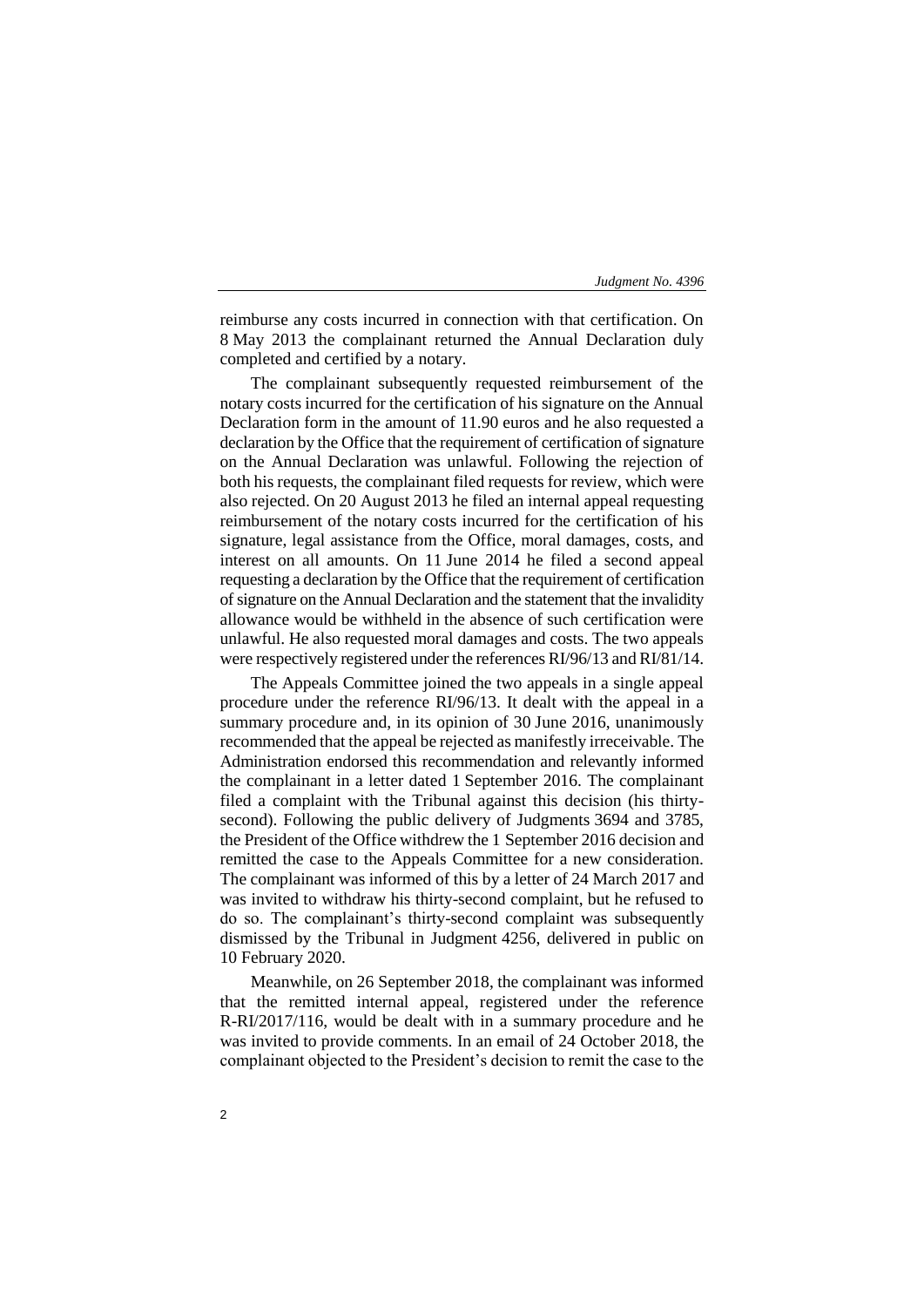Appeals Committee. He submitted further comments and he requested an oral hearing. In a further email of 9 November 2018, the complainant objected to the composition of the Appeals Committee on the ground that he did not consider the Vice-Chair to be impartial. This objection was rejected.

The Appeals Committee delivered its opinion on 29 January 2019. Considering the appeal to be manifestly irreceivable, it decided to deal with it in a summary procedure. The Committee held that the complainant's request for the reimbursement of the notary fees incurred for the certification of his signature was entirely unsubstantiated. As regards his request for a declaration regarding the unlawfulness of the requirement for a certified signature and the Office's announcement to withhold the invalidity allowance in the absence of such signature, the Appeals Committee held that it was beyond its competence and thus irreceivable. As for the auxiliary request for assistance from an EPO lawyer, the Appeals Committee considered that it was irreceivable as it fell outside the scope of its review. The Appeals Committee also held that the complainant's requests for moral damages, costs and interest should fail. It unanimously recommended that the appeal be rejected as manifestly irreceivable.

By a letter of 15 March 2019, the complainant was informed of the decision, taken on behalf of the President of the Office, to endorse the Appeals Committee's opinion for the reasons set out therein. That is the impugned decision.

The complainant asks the Tribunal to set aside the EPO's decisions on his internal appeals, respectively registered under the references RI/96/13 and RI/81/14, as well as the EPO's decision on his internal appeal remitted to the Appeals Committee under the reference R-RI/2017/116. He also asks the Tribunal to set aside all general decisions underlying those individual decisions, in particular the amendment of Articles 106 to 113 of the Service Regulations and the Implementing Rules thereto or, subsidiarily, to order the EPO to no longer apply these underlying general decisions. He seeks reimbursement of the notary fees which he incurred for the certification of his signature on the annual declaration required for recipients of an invalidity allowance and an order remitting his case to the competent criminal prosecution authorities in Germany. He claims moral and punitive damages on several counts, including the failure to respect his dignity and his right to be heard, the Appeals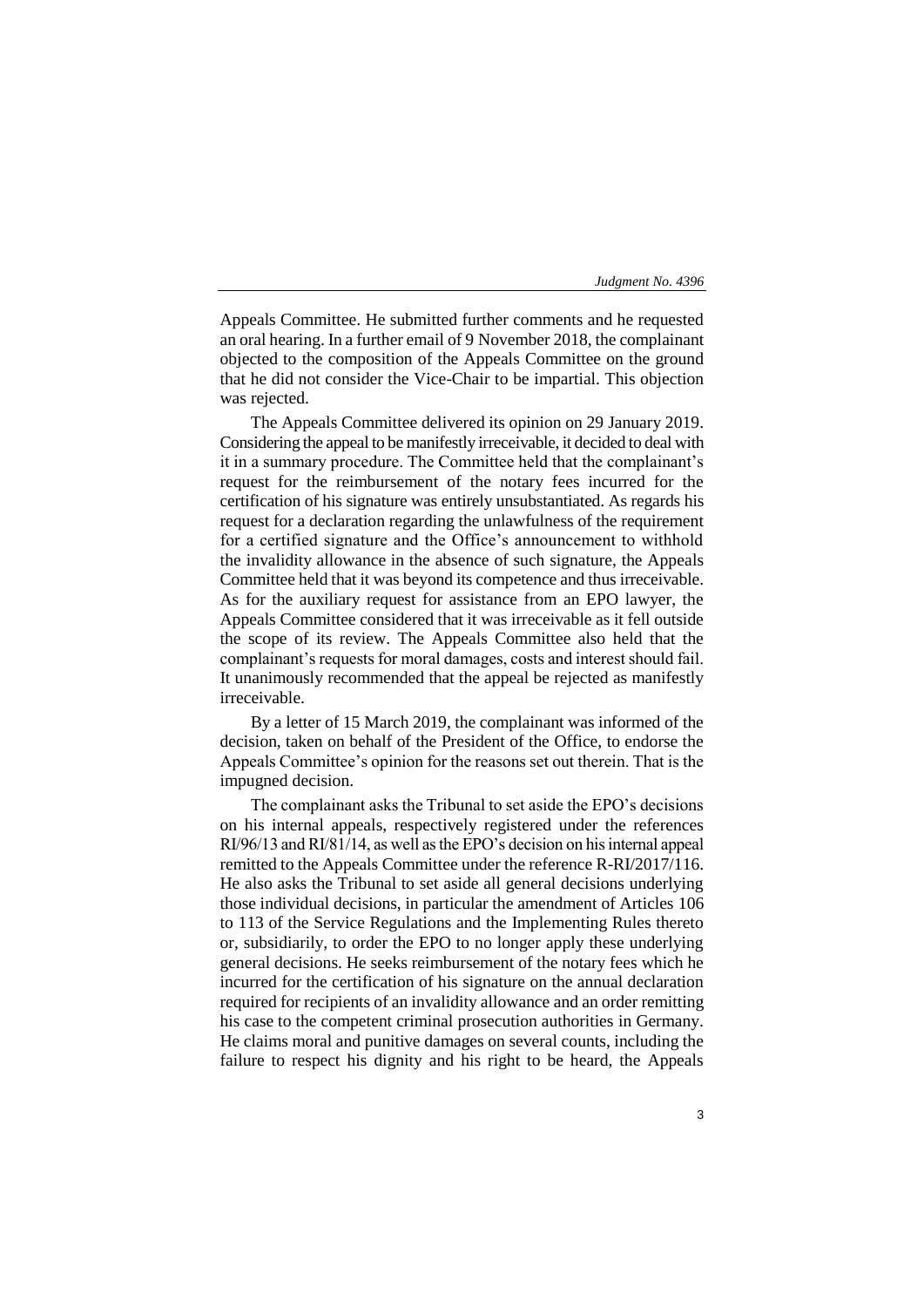Committee's unlawful composition and its failure to diligently deal with the partiality objection he raised, the excessive delay in the internal appeal proceedings, and the unlawful referral of his complaint back to the EPO. He claims costs as well as interest at the rate of 6 per cent per annum on all amounts awarded.

The EPO asks the Tribunal to dismiss the complaint as irreceivable and, subsidiarily, as unfounded in its entirety. Considering the complaint to be an abuse of process, it enters a counterclaim requesting that the complainant be ordered to pay the EPO 1,000 euros in costs.

## CONSIDERATIONS

1. The complainant requests that this complaint be joined with his thirty-second complaint, as both complaints are directed against the same original administrative decisions rejecting his request for the reimbursement of the notary fees he incurred for the certification of his signature on his obligatory Annual Declaration required by the Office for the payment of his invalidity allowance. The request is rejected as the Tribunal dismissed his thirty-second complaint in Judgment 4256, delivered in public on 10 February 2020.

2. The complainant's request for oral proceedings is also rejected, as the Tribunal is sufficiently informed of all aspects of the case to consider it fully on the written submissions and documents which the parties have provided.

3. The central issue which this complaint raises is whether it was in error that the impugned decision of 15 March 2019 accepted the Appeals Committee's unanimous recommendation to reject as manifestly irreceivable the complainant's remitted internal appeal, registered under the reference R-RI/2017/116, consolidating his internal appeals RI/96/13 and RI/81/14. Appeal RI/96/13 had challenged the initial administrative decision to reject the complainant's request for the reimbursement of the costs which he had incurred for the notarial certification of his signature on his obligatory Annual Declaration as a recipient of an invalidity allowance, pursuant to Section XIV of the Implementing Rules for Article 62a of the Service Regulations. In appeal RI/81/14 the complainant had sought a declaration that the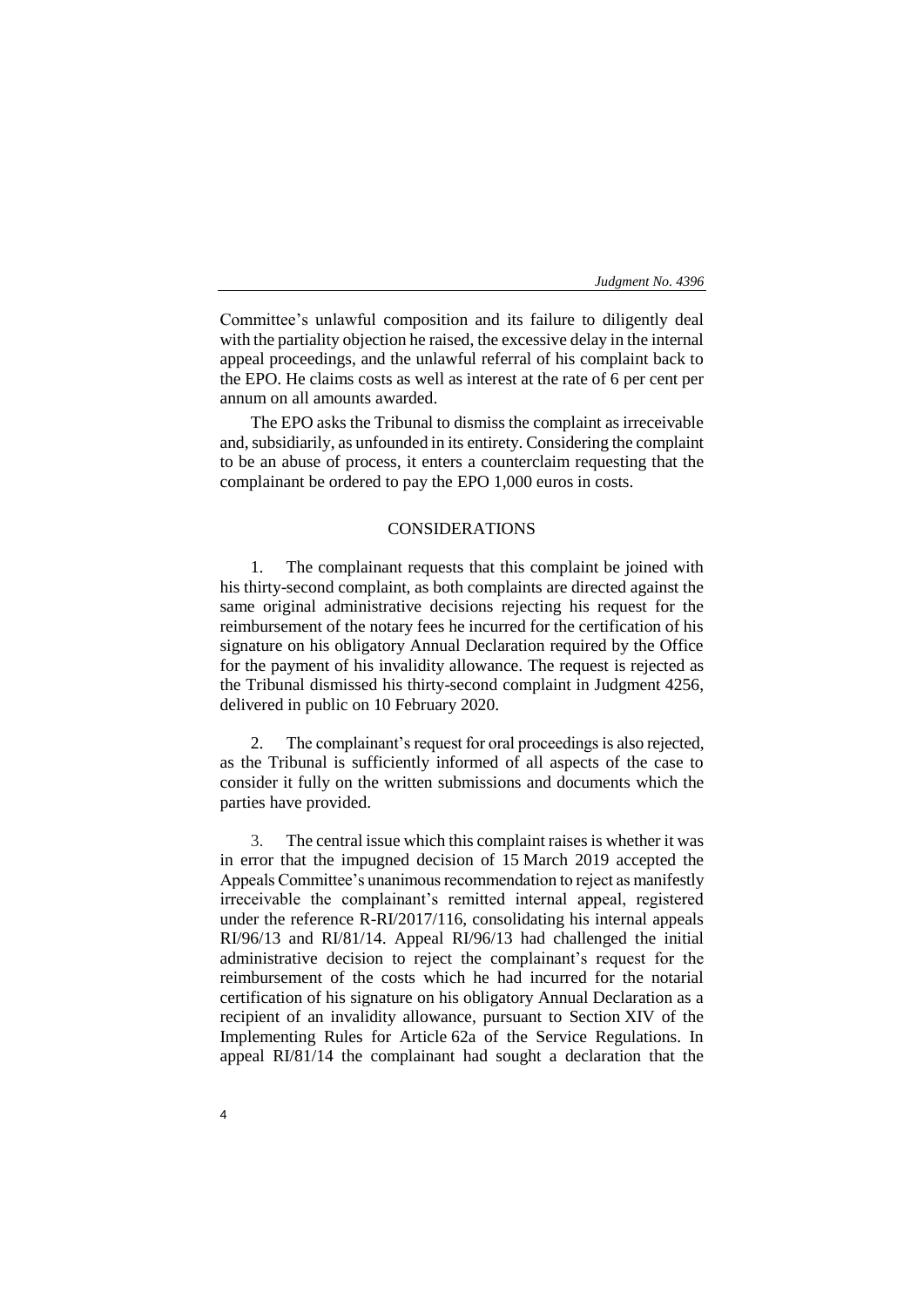certification requirement was unlawful. The complainant had also claimed moral damages for the delay in resolving the matter and costs.

Section XIV of the Implementing Rules for Article 62a of the Service Regulations (in force at the material time) stated as follows:

## "**XIV. Requirement of evidence**

- (1) A person eligible for an invalidity allowance under these Rules shall furnish such supporting evidence as may be required by the Office and inform it of any facts which may affect his entitlement to benefit, such as any change in his address or in his civil status or the composition of his family in so far as such latter change alters the numbers of persons entitled under him. Such statement shall in any case be required to be renewed during the month of December each year. For this purpose, the Office shall send a form to the person concerned each year.
- (2) Should the recipient of an invalidity allowance fail to comply with these obligations, he may be deprived of the right to the invalidity allowance; save exceptional circumstances, he shall refund any sums received to which he was not entitled."

5. In its opinion, dated 29 January 2019, the Appeals Committee relevantly summarized the bases for its recommendation as follows:

"The Appeals Committee unanimously considered the appeal to be manifestly irreceivable and therefore decided to treat it in a summary procedure according to Article 9 [of the Implementing Rules for Articles 106 to 113 of the Service Regulations].

The appellant does not sufficiently substantiate his request for the reimbursement of notary costs; he, in particular, fails to state the legal grounds the request is based on.

The request for declaratory findings is irreceivable as the Appeals Committee is not competent to entertain such requests.

The Committee unanimously recommended rejecting the appeal as manifestly irreceivable. In view of the small amount of [...] 11.90 [euros] at stake the Appeals Committee is satisfied that no substantial prejudice has been caused to the appellant which would warrant an award of moral damages for delay."

6. The EPO raises receivability as a threshold issue. Observing the nature of the complainant's pleadings, including the remedies which he seeks in this complaint, the Tribunal finds it necessary to state at the outset that the complainant's request to set aside the EPO's decisions on his internal appeals RI/96/13 and RI/81/14 will be rejected as moot since those appeals were consolidated in internal appeal R-RI/2017/116.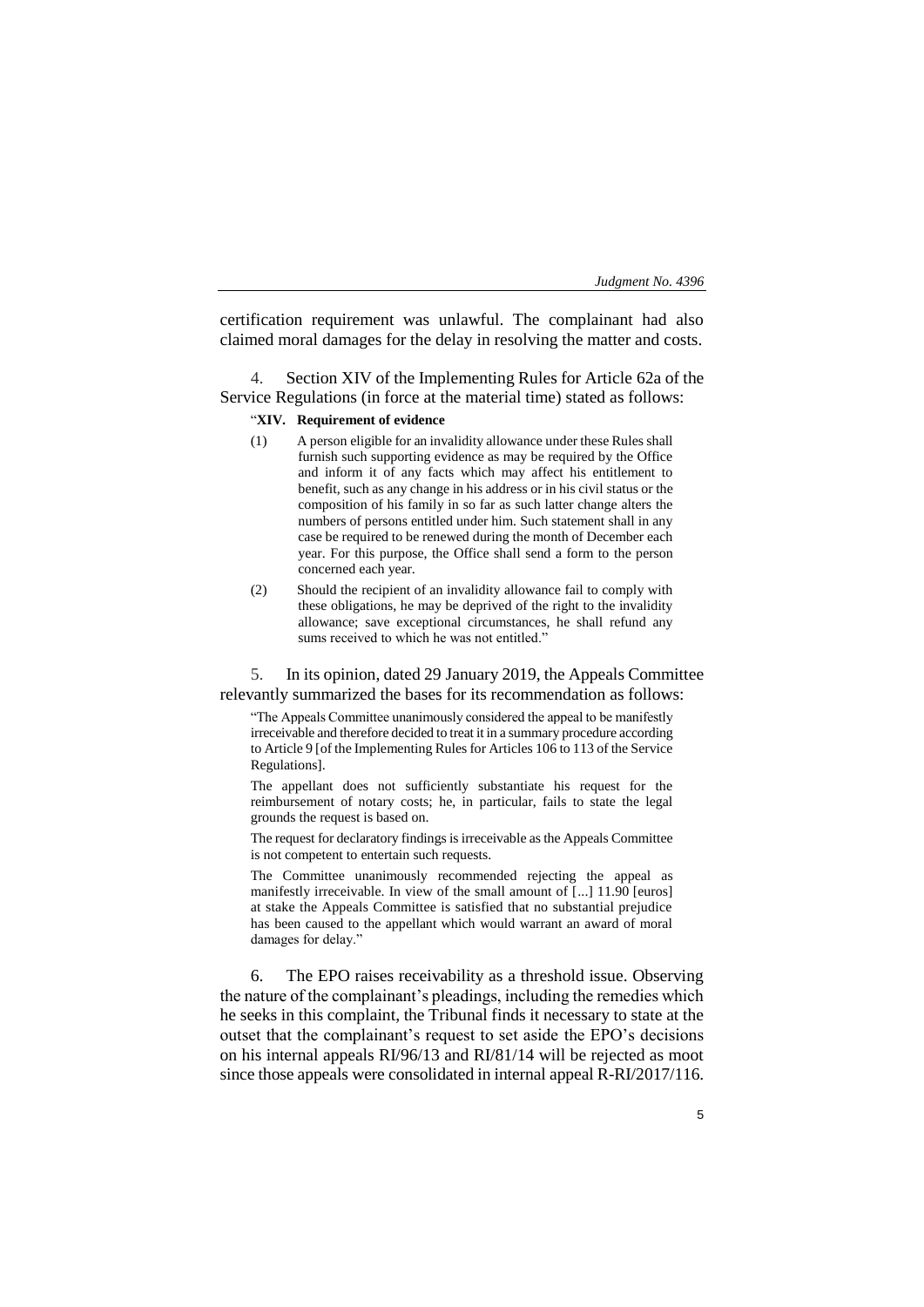Accordingly, the scope of this complaint is limited to the subject matter of appeal R-RI/2017/116, which raise the pivotal issues: (1) whether it was unlawful for the Administration to require the certification of signature on the Annual Declaration; (2) whether the Administration wrongly refused to reimburse the complainant's subject notary costs; and (3) whether the complainant is entitled to the consequential relief which he sought in his internal appeals. Other submissions and claims concerning the complainant's internal appeal RI/96/13, other internal appeals, or other complaints filed with the Tribunal, fall outside the scope of internal appeal R-RI/2017/116 and are accordingly irreceivable.

7. The claims which the complainant proffers for the first time in his rejoinder for punitive damages in the amount of 10,000 euros, and to remit the case to the competent criminal prosecution authorities in Germany, are also irreceivable. This is in accordance with the Tribunal's case law that a complainant may not, in her or his rejoinder, enter new claims not contained in the original complaint (see, in particular, Judgment 3086, under 3(d), as well as Judgment 4092, under 10).

8. The Tribunal notes that the decision contained in the letter of 10 April 2013 was an individual decision insofar as it was specifically addressed to the complainant and required him to sign, authenticate and return the subject Annual Declaration. Accordingly, the complainant's challenge of that decision as unlawful was a challenge directed at an individual decision. The Tribunal's case law has it that a staff member who challenges an individual decision may, at the same time and in the same appeal, challenge the related underlying decision and that a staff member may, in challenging a decision that affects her or him directly, plead the unlawfulness of any general measure that affords the basis for it in law. A staff member may therefore impugn an administrative decision only if it directly affects her or him, but is not prevented from challenging the lawfulness of the general decision when impugning the implementing decision which generated their cause of action (see Judgment 3291, under 6 and 8).

9. The Appeals Committee's recommendation (accepted in the impugned decision) to reject internal appeal R-RI/2017/116 as manifestly irreceivable for lack of substantiation was made under its summary procedure pursuant to Article 9 of the Implementing Rules for Articles 106 to 113 of the Service Regulations. This provision, which is under the rubric "Summary procedure", states as follows: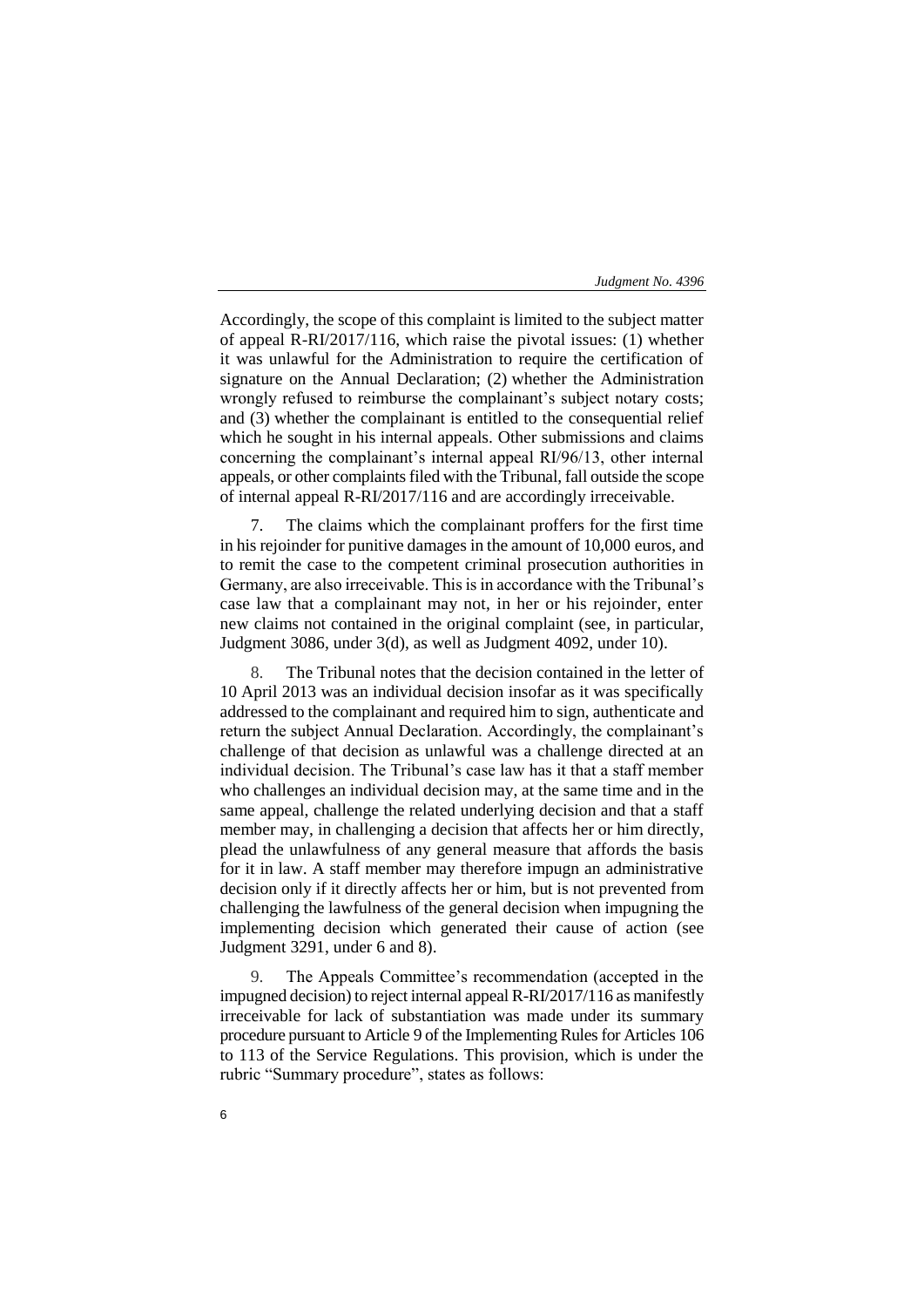- "(1) If the Appeals Committee considers an appeal to be manifestly irreceivable or manifestly unfounded, it may decide to apply a summary procedure without any hearing. Such decision shall be adopted by a majority.
- (2) An internal appeal may be considered to be manifestly irreceivable inter alia if it:
	- (a) is not submitted by a person referred to in Article 106, paragraph 1, of the Service Regulations or rightful claimant on his behalf;
	- (b) does not challenge an individual decision within the meaning of Article 108 of the Service Regulations;
	- (c) is submitted outside the time limits foreseen in Article 110, paragraph 1, of the Service Regulations;
	- (d) challenges a decision having the authority of res judicata or a final decision within the meaning of Article 110, paragraph 4, of the Service Regulations;
	- (e) challenges an individual decision which should have been subject to the review procedure pursuant to Article 109, paragraph 1, of the Service Regulations;
	- (f) challenges a decision which cannot be challenged through the internal appeal procedure pursuant to Article 110, paragraph 2, of the Service Regulations.
- (3) In such a case, the Appeals Committee may deliver an opinion limited to the receivability of the appeal."

10. In its opinion of 29 January 2019, after it set out Section XIV of the Implementing Rules for Article 62a of the Service Regulations (reproduced in consideration 4 of this judgment), the Appeals Committee stated the reasons for its conclusion, and concomitant recommendation, on the complainant's claim for the reimbursement of the notary costs as follows:

"The [complainant]'s claim for reimbursement of costs is entirely unsubstantiated and therefore irreceivable. [He] does not specify what the legal basis for the reimbursement of the notary fees for the certification of his signature is. He merely requests the reimbursement without arguing why the Office is obliged to carry these costs. Contrary to what [he] seems to suggest it is not sufficient that he merely disputes the lack of a legal basis for reimbursing the costs. [He] was advised from the moment he received the form for the annual declaration that costs incurred for a certification would not be borne by the Office. Additionally, [he] was not obliged to have a notary certify his signature. In the Office's letter, whereby [he] was asked to fill in the form for the annual declaration, it is stated that a certification is necessary, however, not necessarily by a notary. The notary is only mentioned as one of [the] various possibilities."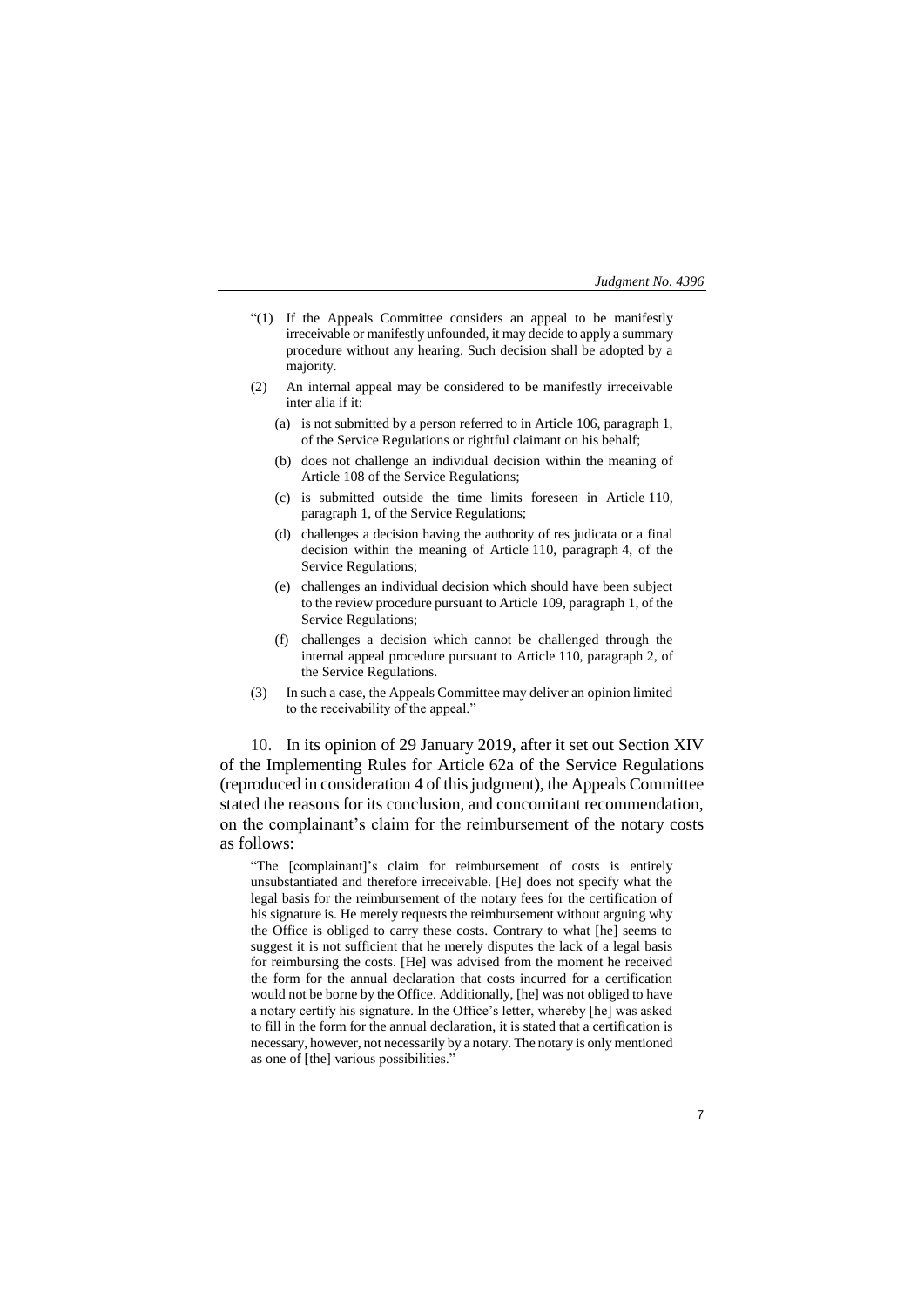11. This reasoning is mistaken on two bases. First, substantiation or non-substantiation of a claim goes to the merits of the claim. It is not a function of receivability or irreceivability. In the second place, even applying the *ejusdem generis*rule to construe Article 9 of the Implementing Rules for Articles 106 to 113 of the Service Regulations, as the criteria for manifest irreceivability therein are expansive, there is no basis on which the Appeals Committee could have treated the subject internal appeal as manifestly irreceivable. Accordingly, the Appeals Committee should have permitted the matter to proceed in the usual course of the internal appeal proceedings ensuring a fair procedure and due process, as the matter required, rather than concluding that the appeal was manifestly irreceivable. The result is that the impugned decision, dated 15 March 2019, endorsing the Appeals Committee's recommendation to dismiss the complainant's request for the reimbursement of the notary costs he incurred for certifying his signature on his Annual Declaration relating to his invalidity allowance, will be set aside. However, as the complainant has not articulated the effects of the breach of the applicable rules upon him, he will not be awarded the incidental moral damages which he seeks.

12. Notwithstanding that there was unreasonable delay in the internal appeal process, the moral damages which the complainant seeks under this head will not be awarded, as he has not articulated the effects which the delay has caused (see, for example, Judgment 4100, consideration 7).

13. As he prevails on the central issue raised in this complaint, the complainant will be awarded 2,000 euros in costs. The EPO's counterclaim for costs will be rejected.

There is no legal basis for awarding the complainant additional costs for out of pocket expenses, the drafting of submissions and other incidental expenditure that he requests.

14. However, notwithstanding the complainant's request to the contrary, the matter will be remitted to the Appeals Committee for it to consider the complainant's consolidated internal appeal R-RI/2017/116, as it failed to properly do so in the underlying internal process. This will also permit the parties to fully develop their pleadings in the internal appeal process, which was incomplete when the Appeals Committee